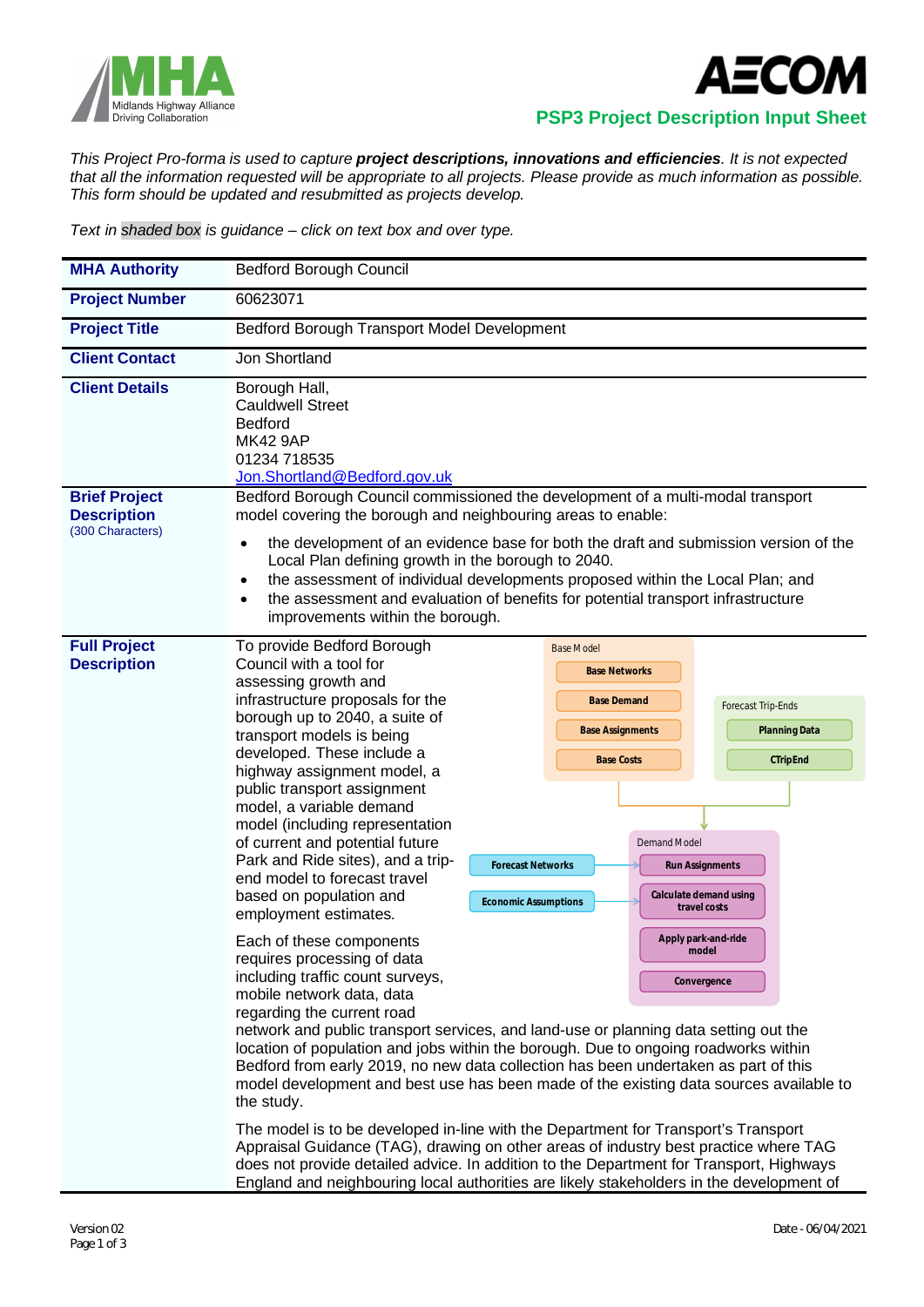

Î.

L

L

L



## **PSP3 Project Description Input Sheet**

|                                                     | Bedford's Local Plan and therefore will have an interest in the development and<br>performance of the transport model suite. Following TAG and maintaining consistency<br>(where possible) with other transport models in the area (such as Highways England's<br>South East Regional Traffic Model and Central Bedfordshire's corresponding tool,<br>CBLTM) will help gain "buy-in" to the model.                                                                                                                                                                                           |  |  |  |  |
|-----------------------------------------------------|----------------------------------------------------------------------------------------------------------------------------------------------------------------------------------------------------------------------------------------------------------------------------------------------------------------------------------------------------------------------------------------------------------------------------------------------------------------------------------------------------------------------------------------------------------------------------------------------|--|--|--|--|
|                                                     | The programme for this model development is to have an interim version of the model<br>ready for initial testing of Local Plan options by the end of August 2020 with the final<br>version of the model ready by the end of the year.                                                                                                                                                                                                                                                                                                                                                        |  |  |  |  |
| <b>Innovation</b>                                   | Bedford Borough have an existing highway assignment model which has been used to<br>date to assess development proposals and scheme assessments. The updated model will<br>include significantly greater functionality and geographical coverage and will make use of<br>mobile network data (a data source not available at the time of development for the<br>existing model).                                                                                                                                                                                                             |  |  |  |  |
|                                                     | An area of innovation for the development of a transport model has been the use of the<br>Ordnance Survey's OpenRoads GIS layer as the basis for both the highway and public<br>transport networks. This has allowed much greater detail to be included in the network and<br>geographical accuracy in terms of junction coordinates and link shaping. This additional<br>detail within the network will improve the model's performance to assess air quality<br>impacts of proposed developments and / or infrastructure schemes should such an<br>assessment be undertaken in the future. |  |  |  |  |
| <b>Lean Delivery /</b><br><b>Efficiency Savings</b> | n/a                                                                                                                                                                                                                                                                                                                                                                                                                                                                                                                                                                                          |  |  |  |  |
| <b>Sustainability</b>                               | n/a                                                                                                                                                                                                                                                                                                                                                                                                                                                                                                                                                                                          |  |  |  |  |
| <b>Awards / Customer</b><br><b>Satisfaction</b>     | Client response to the AECOM Client Survey undertaken on 30 <sup>th</sup> April 2020 contained a "9<br>out of 10" for likelihood to recommend AECOM.                                                                                                                                                                                                                                                                                                                                                                                                                                         |  |  |  |  |
| <b>Address of Site</b>                              | Multiple Site Project:<br>n/a                                                                                                                                                                                                                                                                                                                                                                                                                                                                                                                                                                |  |  |  |  |
| <b>Project Capital</b><br>Value (if applicable)     | Estimated: n/a<br>At Completion: n/a                                                                                                                                                                                                                                                                                                                                                                                                                                                                                                                                                         |  |  |  |  |

| <b>Fee Value</b>                                                        | Estimated: £439,140.32<br>At Completion: Ongoing                                 |  |  |  |  |
|-------------------------------------------------------------------------|----------------------------------------------------------------------------------|--|--|--|--|
| <b>MHA PSP3 Delivery</b><br>Team                                        | lan Stanness<br><b>Project Manager:</b>                                          |  |  |  |  |
|                                                                         | <b>Delivery Manager:</b><br>Mark Hatcher                                         |  |  |  |  |
|                                                                         | <b>Jason Clarke</b><br><b>Framework</b><br>Manager:                              |  |  |  |  |
| <b>Project Manager</b><br><b>Contact Details</b>                        | lan Stanness<br><b>AECOM St Albans</b><br>01727 535919<br>ian.stanness@aecom.com |  |  |  |  |
| <b>Other Useful</b><br><b>Information</b>                               | n/a                                                                              |  |  |  |  |
| <b>Image References</b><br>(Images to be provided<br>separately)        | n/a                                                                              |  |  |  |  |
| <b>Completion</b><br><b>Certificates</b><br>(to be provided separately) | n/a                                                                              |  |  |  |  |